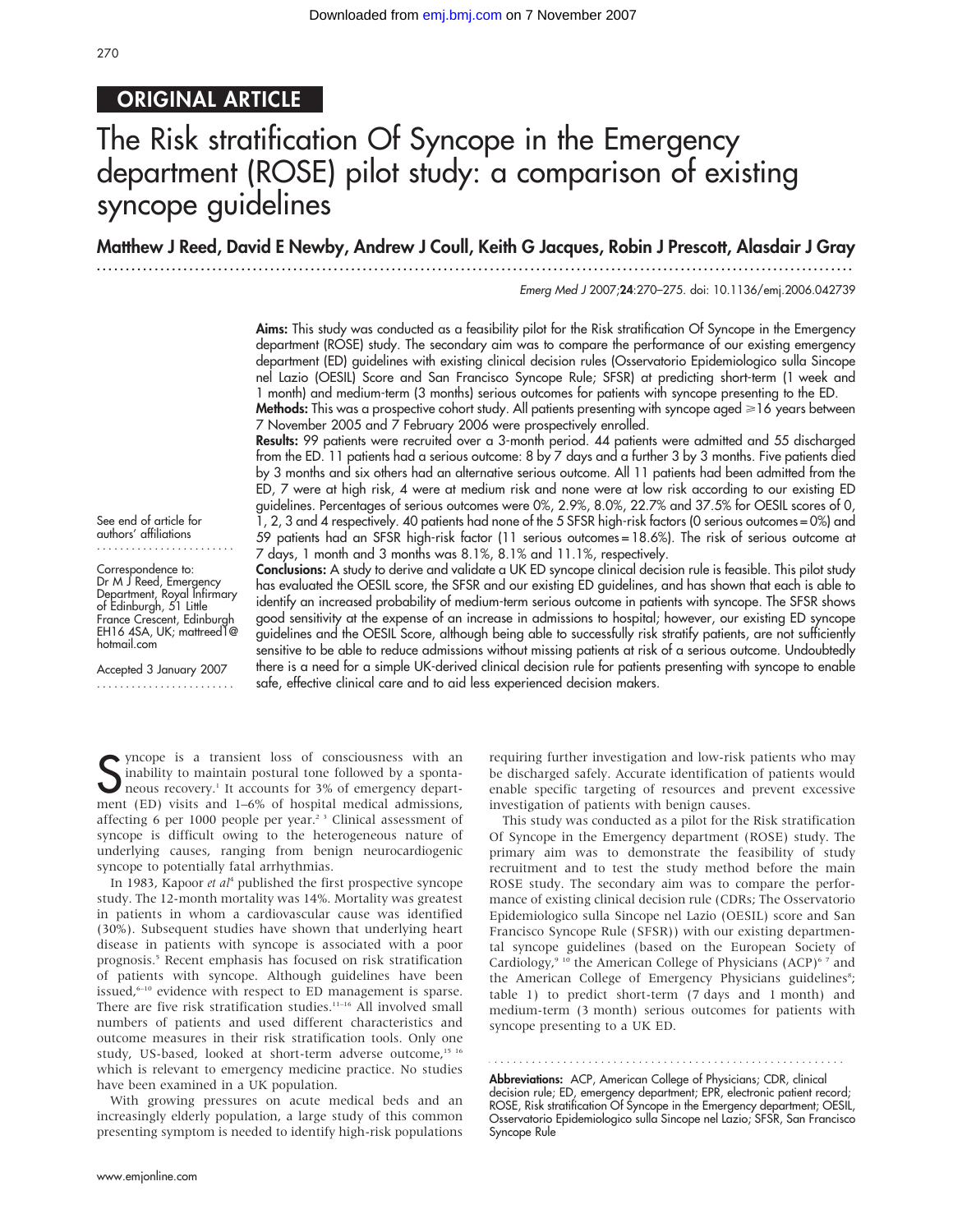| High risk (admit)                                   | Medium risk (consider discharge with early outpatient<br>review)    |  |  |  |
|-----------------------------------------------------|---------------------------------------------------------------------|--|--|--|
| History findings                                    |                                                                     |  |  |  |
| Palpitations related to syncope                     | Age $>60$ years                                                     |  |  |  |
| Associated chest pain                               | No prodromal symptoms                                               |  |  |  |
| Associated headache                                 | Previous myocardial infarct                                         |  |  |  |
| Related to exertion                                 | Known history of valvular heart disease                             |  |  |  |
| Family history of sudden death at $<$ 60 years      | Known angina/coronary artery disease                                |  |  |  |
| Previous history of VT/VF/cardiac arrest            | Known history of congestive cardiac failure                         |  |  |  |
| <b>Examination findings</b>                         |                                                                     |  |  |  |
| Systolic heart murmur heard                         | $>$ 20 mm Hg drop on standing                                       |  |  |  |
| Signs of heart failure present                      | Diastolic heart murmur heard                                        |  |  |  |
| Systolic BP <90 mm Hg                               | Ventricular pause $>3$ s on carotid sinus massage                   |  |  |  |
| Suspicion of pulmonary                              | Trauma associated with collapse                                     |  |  |  |
| embolism                                            |                                                                     |  |  |  |
| AAA detected                                        |                                                                     |  |  |  |
| New neurological signs on examination               |                                                                     |  |  |  |
| Suspicion of CVA or SAH                             |                                                                     |  |  |  |
| FOB present on PR<br>Other suspicions of GI bleed   |                                                                     |  |  |  |
|                                                     |                                                                     |  |  |  |
| <b>ECG</b> findings                                 |                                                                     |  |  |  |
| Mobitz type II heart block<br>Wenkebach heart block | Right bundle branch block<br>$QRS$ duration $>120$ ms               |  |  |  |
| Bifascicular block                                  |                                                                     |  |  |  |
| Complete heart block                                | Old T wave/ST segment changes<br>Frequent pre-excited QRC complexes |  |  |  |
| Sinus pause $>3$ s                                  | Q waves unchanged from old ECG                                      |  |  |  |
| New ST elevation ventricular tachycardia            | Atrial fibrillation or flutter                                      |  |  |  |
| Sinus bradycardia $<$ 50                            | $PR > 200$ ms (first-degree heart block)                            |  |  |  |
| Sinoatrial block                                    |                                                                     |  |  |  |
| $QTc > 450$ ms                                      | Low risk (consider discharge)                                       |  |  |  |
| NEW T wave/ST segment changes                       | None of the above characteristics                                   |  |  |  |
| Brugadas (ST segment elevation V1-V3)               |                                                                     |  |  |  |
| Arrhythmogenic right ventricular dysplasia          |                                                                     |  |  |  |

AAA, abdominal aortic aneurysm; BP, blood pressure; CVA, cerebrovascular accident; FOB, faecal occult blood; GI, gastrointestinal; PR, rectal examination; SAH, subarachnoid haemorrhage; VF, ventricular fibrillation; VT, ventricular tachycardia.

# METHODS

**Setting** 

The ED of the Royal Infirmary of Edinburgh, UK (85 000 adult attendances per annum).

#### Inclusion criteria

All patients presenting with syncope aged  $\geq 16$  years between 7 November 2005 and 7 February 2006 were prospectively enrolled into the study.

#### Exclusion criteria

Patients aged <16 years, those previously recruited and those with a history of seizure with prolonged post-ictal phase were excluded. Patients who were unable to give either written or verbal informed consent were also excluded.

#### Enrolment into study

ED nurses identified potentially eligible patients and a data collection form was placed with the patient's records. The treating doctor was responsible for deciding whether the patient had had an episode of syncope after the initial assessment. All doctors involved in the study had undergone a 15-min training session on criteria associated with a diagnosis of syncope. A decision to enrol a patient was not overturned later by the study team and enrolled patients were analysed on an intention-to-treat basis. The study team reviewed the notes of any patient who had been initially flagged by the triage nurse, but later rejected by the doctor. Only nine patients were rejected in this manner. Reasons for the doctor rejecting a patient were inability to obtain consent, patients being

found collapsed for an unknown period of time or patients presenting with a likely seizure.

#### Assessment

All patients underwent a standardised assessment using 31 predetermined variables (11 focused on clinical features, 9 on medical history and 11 on current medication), 28 examination variables and 26 ECG variables. These were selected after careful systematic review of the literature to identify characteristics previously shown to be associated with serious outcome. After a full history and examination, all patients underwent a 12-lead ECG, lying and standing blood pressures were recorded and a ''BM stix'' glucose estimation. Patients who were at medium or high risk according to our ED's existing syncope guidelines also had full blood count, urea, creatinine, glucose, electrolytes and C reactive protein measured. Patients still in the ED at 12 h were defined as admitted. Patients were admitted, referred to medical outpatient departments or discharged according to our ED's existing syncope guidelines, and a study information form was completed. Patients admitted to the hospital or who attended the medical outpatient department underwent evaluations for any clinical or historical findings suggestive of a cause of syncope at the discretion of the treating consultant, including 24-h ECG tape and echocardiography investigations.

#### Endpoint measures

Primary end point was a serious outcome at 1 week, 1 month and 3 months. Serious outcomes were predefined and were all-cause death, acute myocardial infarction (history of chest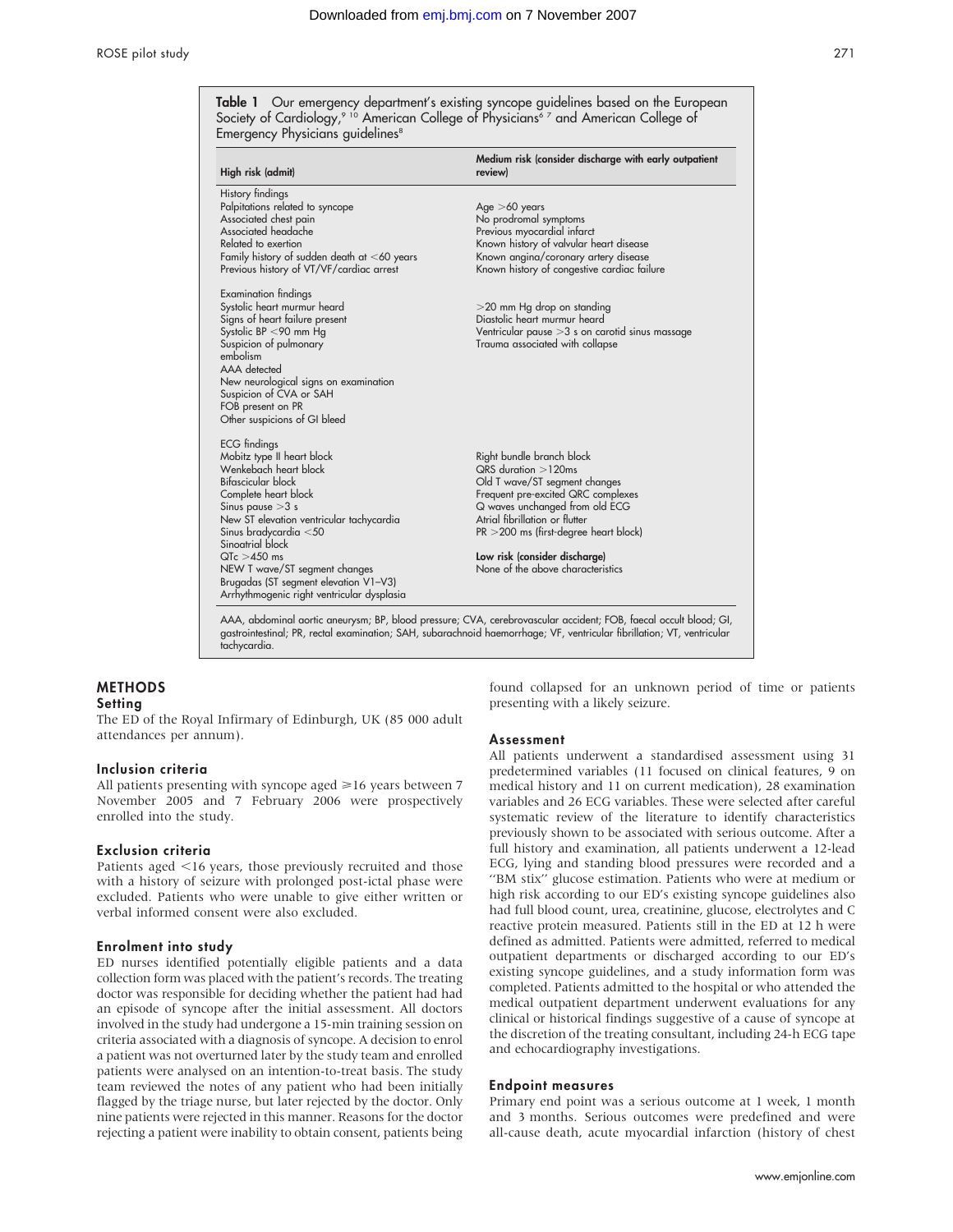

Figure 1 The number of patients from each emergency department (ED) guidelines risk group for serious and not serious 3-month outcomes, and percentage of serious outcome for each ED guidelines risk group.

pain or ECG changes and troponin  $I >2$ ), life-threatening arrhythmia (documented on monitor or ECG during inpatient stay or on outpatient Holter monitoring and requiring treatment), pulmonary embolus (confirmed on ventilation perfusion lung scan/CT pulmonary angiography and requiring treatment), cerebrovascular accident/subarachnoid haemorrhage (CT or lumbar puncture diagnosis), haemorrhage requiring a blood transfusion of two units or more during inpatient stay and an acute surgical procedure or endoscopic intervention secondary to a suspected cause of syncope.

Once 3 months had elapsed after ED attendance for all patients, the hospital computer system was interrogated to see whether the patients had returned to any hospital in the Lothian region. The hospital records were acquired and scrutinised for all patients who had attended the ED or outpatient department or who had been admitted as inpatients. All deceased patients were identified via the hospital computer system, which is directly linked with the national death register and primary care patient records. Hospital notes were scrutinised to determine whether each patient with syncope had had a serious outcome within 3 months of their attendance to the ED. All patients could be followed up, and all hospital notes and records could be traced. For any patient residing outside the Lothian region, either their general practitioner or the patient was contacted.

The presence or absence of an SFSR high-risk factor and the patient's OESIL score was determined by the study team from specifically prospectively acquired information on the data collection form. The OESIL score is based on four characteristics: age  $>65$  years, a clinical history of cardiovascular disease, syncope without prodromal symptoms and an abnormal ECG. The presence of each characteristic scores one. Oneyear mortality has been shown to increase with increasing score.<sup>13</sup> The SFSR defines high-risk patients as those having any one of the five risk factors: abnormal ECG (non-sinus rhythm or new abnormality), anaemia (haematocrit  $\langle 30\%$ ), a complaint of shortness of breath, systolic hypotension  $(< 90$  mm Hg) and a history of congestive cardiac failure.<sup>15 16</sup> The patient's ED guideline risk group (high, medium and low) was determined by the study doctor after an initial assessment.

#### Review of missed patients

To determine the recruitment rate of patients into the study, a retrospective search of all ED electronic patient records (EPRs)



Figure 2 Graph showing number of patients with each Osservatorio Epidemiologico sulla Sincope nel Lazio (OESIL) score for serious and not serious 3-month outcomes, and percentage of serious outcome for each OESIL score.

between 7 November 2005 and 7 February 2006 was conducted looking for the keywords ''syncope'', ''collapse'', ''faint'', ''loss of consciousness'' or ''loc'' appearing anywhere on the EPR. All EPRs with one of these terms were then hand searched and a decision was made from the notes whether the patient fitted the study's inclusion criteria. A list was compiled of all patients who fitted the study inclusion criteria, along with their demographic details, and compared using Chi-squared and Mann-Whithey U tests with those patients who had been enrolled into the study.

#### Statistical analysis

All patient data were entered into a specially designed Microsoft Access database and exported into Excel for statistical analysis. A power calculation was not performed for the pilot study; however, it was decided that 100 patients would be sufficient for the primary aim. Sensitivity, specificity, predictive values and likelihood ratios were calculated for existing CDRs, current ED guidelines and some selected patient characteristics, and serious and non-serious outcome groups were compared using Fisher's exact test (table 2).

#### RESULTS

Ninety-nine consecutive adult patients were recruited over a 3 month period between 7 November 2005 and 7 February 2006. It was thought that 100 patients had been enrolled; however, one patient episode had been erroneously duplicated during data entry. In all, 44 patients were admitted to the hospital and 55 were discharged from the ED. Of the 11 patients with a serious outcome, 8 had developed this by 7 days and 3 further patients had developed a serious outcome by 3 months. In all, therefore, 11 patients had a serious outcome by 3 months. Of these, five patients died and six had an alternative serious outcome. All 11 had been admitted to hospital from the ED. The percentage risk of serious outcome at 7 days, 1 month and 3 months was 8.1%, 8.1% and 11.1%, respectively.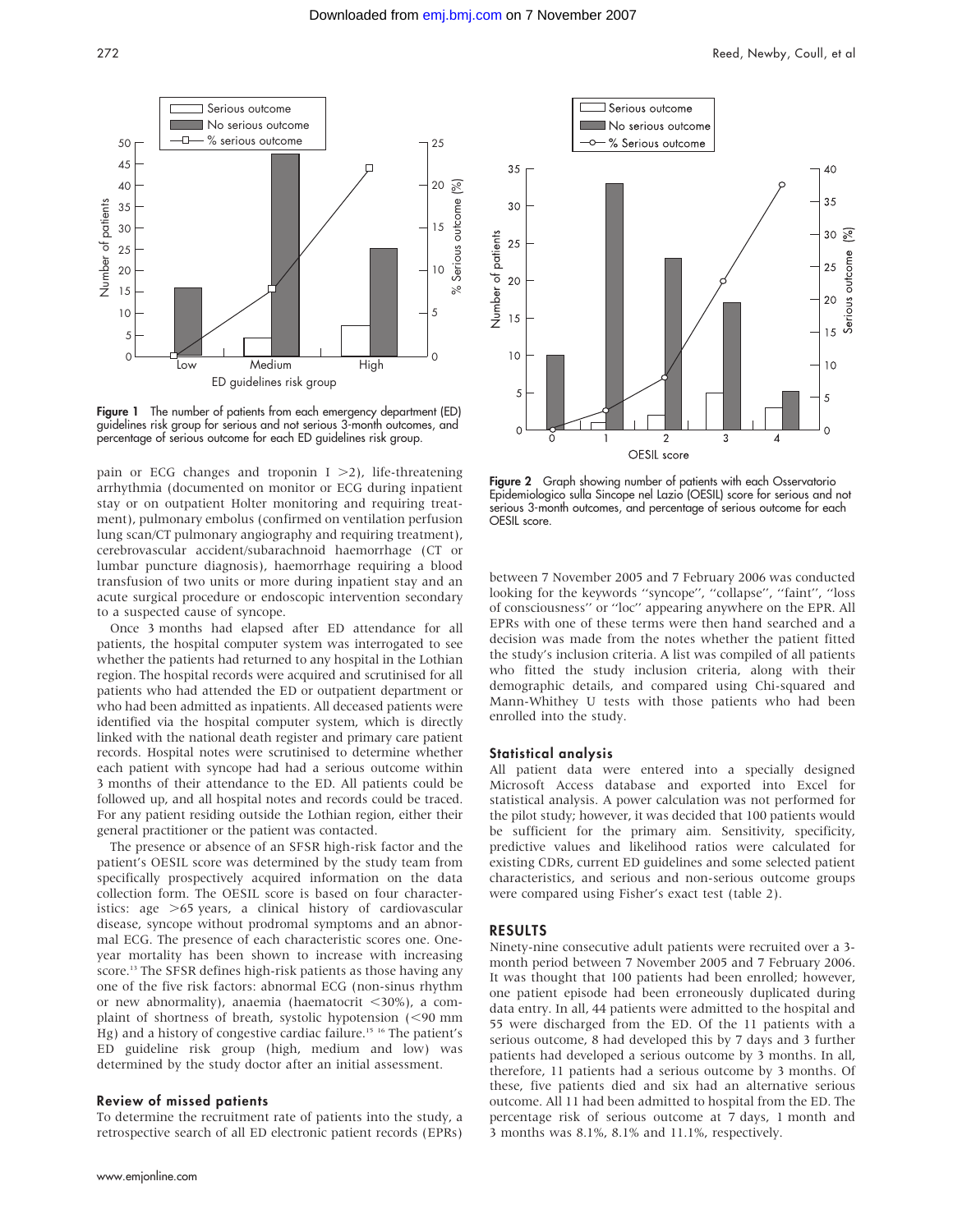

Figure 3 The number of patients with each San Francisco Syncope Rule (SFSR) risk group for serious and not serious 3-month outcomes, and percentage of serious outcome for each SFSR risk group.

#### Current ED guidelines

In all, 32 patients were at high risk, 51 at medium risk and 16 at low risk according to our existing ED guidelines. Of the patients with a serious outcome, seven were at high risk, four were at medium risk and none was at low risk. A total of 7 of 32 (22%) high-risk patients, 4 of 51 (8%) medium-risk patients and 0 of 16 (0%) low-risk patients had a serious outcome (fig 1). In all, 19 of the 51 medium-risk patients were admitted to hospital and no patient with a subsequent serious outcome was discharged directly from the ED. Admission of all high-risk patients only (by ED guidelines) would have led to 12 fewer admissions; however, 4 patients with serious outcomes would have been discharged. Admission of all medium- and high-risk patients only would have led to 39 further admissions but would have detected all patients with serious outcomes.

#### OESIL score

A total of 10 patients had an OESIL score of 0 (no serious outcomes), 34 had an OESIL score of 1 (1 serious outcome), 25 had an OESIL score of 2 (2 serious outcomes), 22 had an OESIL score of 3 (5 serious outcomes) and 8 patients had an OESIL score of 4, of which 3 had a serious outcome (fig 2).

Percentages of serious outcomes were 0%, 2.9%, 8%, 22.7% and 37.5% for OESIL scores of 0, 1, 2, 3 and 4, respectively (fig 2). This compares with 0%, 0.8%, 19.6%, 34.7% and 57.1% for 12-month mortality in Colivicchi et al's<sup>13</sup> paper. Use of the OESIL score with a cut-off for admission of an  $>0$  instead of existing guidelines would have led to 55 further admissions, with no patients having serious outcomes being discharged. An OESIL score  $>1$  would have led to 11 further admissions, with 1 patient having a serious outcome being discharged. An OESIL score  $>2$  would have led to 14 fewer admissions, with 3 patients having serious outcomes being discharged and an OESIL score  $>3$  would have led to 36 fewer admissions, with 8 patients having serious outcomes being discharged.

### San Francisco Syncope Rule

A total of 40 patients had none of the 5 SFSR risk factors (with no serious outcomes  $= 0\%$ ) and 59 patients had an SFSR

high-risk factor present (11 serious outcomes = 18.6%; fig 3). Use of the SFSR instead of existing guidelines would have led to 15 further admissions, with no improvement in sensitivity on current practice in our ED.

## Study pick-up rate and comparison of study group and ''missed'' group

A total of 263 patients presenting between 7 November 2005 and 7 February 2006 were identified from the EPR search as fitting the study's inclusion criteria. The study therefore managed to pick up 37.6% of patients eligible for inclusion. There were 74 men (45%) and 90 women in the ''missed group'' compared with 48 men (48%) and 51 women in the ''study group'' (p = 0.6, NS,  $\chi^2$  test). Neither the ages of the study group nor of the missed group were normally distributed. The median age of the study group was 71 years (interquartile range (IQR) 47–81) and that of the missed group was 62.5 years (IQR 29-78;  $p = 0.047$ , significant at the 5% level, Mann–Whitney U test).

#### **DISCUSSION**

This study was conducted as a pilot for the ROSE study. It is the first prospective study on syncope within UK ED practice and the first attempt to evaluate existing clinical decision rules in the UK. The primary aim of the study was to assess the process of patient recruitment and to test the study method and feasibility of data collection before the main ROSE study.

A power calculation was not performed before the pilot, and we acknowledge that the study did not enrol a cohort of patients large enough to derive a clinical decision rule, one of the aims of the main ROSE study. The secondary aim of the study was to compare the performance of our current ED guidelines with the OESIL score and the SFSR at predicting short- and medium-term serious outcomes. Again, because of the small size of the study, we have only conducted a statistical analysis of serious outcome at 3 months. The findings of this pilot study, although requiring cautious interpretation, are important.

This study only recruited 37.6% of eligible patients. Conducting ED research such as this is difficult; however, the recruitment rate will need to be improved for the main study. Closer analysis reveals that the ''missed'' group had a lower median age than the ''study'' group and that the distribution of risk groups in the ''study'' group is skewed towards the more serious end of the scale. This suggests that the treating doctors were not enrolling younger patients with simple low-risk vasovagal faints. This has probably led to a higher serious outcome rate. If this is repeated in the main study, it may mean that any derived clinical rule may not be applicable to this group, albeit a low-risk one. This problem must therefore be addressed in the main study by further training of recruiters and an improved method of picking up all eligible patients.

Using a 7-day event rate of 10%, a power calculation performed to determine sample size requirements for a large prospective derivation and a validation study suggested that 500 patients would need to be recruited into a derivation cohort and 500 into a validation cohort. With improvements in our recruitment processes, we estimate that this is feasible over 2 years.

There are few studies on syncope based on in UK EDs. In 1999 Thakore et al<sup>17</sup> looked at practice in one UK ED and showed that few patients had relevant syncope symptoms documented or an ECG recorded. In all, 28% of patients with an abnormal ECG and 40% with a history of organic heart disease were sent home from the ED. Prior to our study, the only UK ED study of syncope outcome was conducted by Crane.18 This retrospective study of 210 patients presenting during an 8-week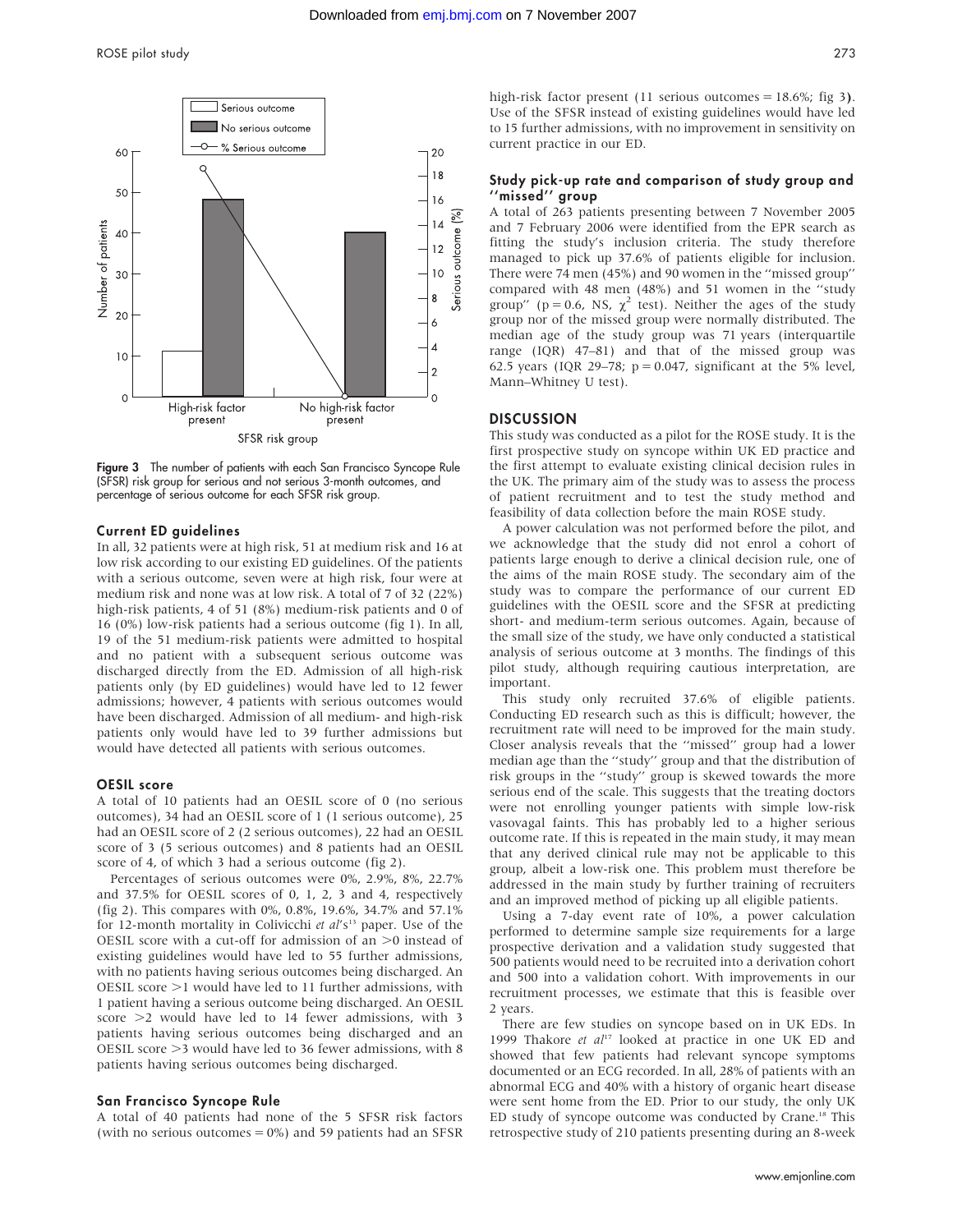Table 2 Sensitivity, specificity, positive predictive value, negative predictive value, positive likelihood ratio, negative likelihood ratio and p value of emergency department guidelines, Osservatorio Epidemiologico sulla Sincope nel Lazio Score, San Francisco Syncope Rule and some selected characteristics

|                                                           | <b>PPV</b> | <b>NPV</b> | <b>Sensitivity</b> | <b>Specificity</b> | <b>PLR</b> | <b>NLR</b>  | p Value  |
|-----------------------------------------------------------|------------|------------|--------------------|--------------------|------------|-------------|----------|
| High-risk group (based 0.219<br>on ED guidelines)         |            | 0.940      | 0.636              | 0.716              | 2.239      | 0.508       | $0.035*$ |
| High- or medium-risk<br>group (based on ED<br>guidelines) | 0.133      | 1.000      | 1.000              | 0.182              | 1.222      | $\mathbf 0$ | 0.203    |
| One of SFSR risk<br>factors present                       | 0.186      |            |                    | 0.455              | 1.835      | 0.000       | $0.006*$ |
| OESIL > 0                                                 | 0.124      | 1.000      | 1.000              | 0.114              | 1.128      | 0.000       | 0.597    |
| OESIL > 1                                                 | 0.182      | 0.977      | 0.909              | 0.489              | 1.778      | 0.186       | $0.011*$ |
| OESIL > 2                                                 | 0.267      | 0.957      | 0.727              | 0.750              | 2.909      | 0.364       | $0.003*$ |
| OESIL > 3                                                 | 0.375      | 0.912      | 0.273              | 0.943              | 4.800      | 0.771       | 0.426    |
| Abnormal ECG                                              | 0.158      | 0.952      | 0.818              | 0.455              | 1.500      | 0.400       | 0.111    |
| History of CV disease                                     | 0.222      | 0.931      | 0.545              | 0.761              | 2.286      | 0.597       | 0.065    |
| Age $>65$ years                                           | 0.190      |            |                    | 0.466              | 1.872      | $\Omega$    | $0.002*$ |
| History of CCF                                            | 0.500      | 0.897      | 0.091              | 0.989              | 8          | 0.920       | 0.211    |

CCF, congestive cardiac failure; CV, cardiovascular; ED, emergency department; Hx, history; NLR, negative likelihood ratio; NPV, negative predictive value; OESIL, Osservatorio Epidemiologico sulla Sincope nel Lazio; PLR, positive likelihood ratio; PPV, positive predictive value; SFSR, San Francisco Syncope Rule. \*Significant at the 5% level, Fisher's exact test.

period showed that it was possible to stratify UK ED patients with syncope according to ACP guidelines.<sup>67</sup> Patients in ACP group 1 (high risk) had a 1-year mortality of 36%, compared with patients assigned to ACP group 2 (intermediate risk; 14%) and to ACP group 3 (low risk; 0%). Our study confirms the findings of Crane, showing that our ED guidelines (based on the European Society of Cardiology,<sup>9 10</sup> ACP<sup>6 7</sup> and the American College of Emergency Physician guidelines<sup>8</sup>) can successfully risk stratify UK ED patients with syncope.

Following our existing ED guidelines and making a decision to admit a high-risk patient with a ''high-risk'' factor led to a reasonable sensitivity (0.636) and good specificity (0.716) for serious outcome. Considering admission for all medium- and high-risk patients ensures that no serious outcomes are missed; however, this would lead to a large increase in admissions for only a small increase in the detection of patients with serious outcomes. Despite our guidelines suggesting that medium-risk patients could be considered for discharge to outpatient review, 19 of the 51 medium-risk patients were admitted to hospital and no patients with serious outcomes were discharged. This suggests that the doctor's judgement may have played an important part in deciding which medium-risk patients may have been at increased risk. If they have not already, all UK EDs should have similar guidelines in place in order to effectively risk stratify patients presenting with syncope.

The OESIL score was originally derived and validated to predict 12-month all-cause mortality. It differs from the SFSR in that the original study demonstrated that an increasing OESIL score is associated with an increased risk of a serious outcome, whereas the SFSR relies only on the presence of one of five high-risk factors. Our study findings are similar to those of the original study; however, where to place the cut-off for admission to hospital is unclear and was not defined in the original study. Admitting patients who have an OESIL score  $>1$ has the required sensitivity, but would have led to 11 more admissions. Setting a higher cut-off is associated with an improved specificity at the expense of a reduced sensitivity.

The SFSR was originally devised to predict a 7-day serious outcome. Again, our study findings are similar to the results of the original study, the SFSR showing a sensitivity of 1 and a specificity of 0.455. Adopting this rule, however, would have led to 15 more admissions with the detection of no more serious outcomes. This suggests that although the SFSR may be a sensitive tool in the UK ED population, its use would increase admissions with only a small increase in the detection of

patients with serious outcome. It is interesting that the OESIL risk factor "age  $>65$ " alone performs better than both the SFSR and our existing ED guidelines.

Clearly, there is a need for a large prospective study of syncope in the UK ED population. Existing CDRs show some promise; however, there is room to improve these tools. There are large differences in practice and admission policies between UK and North American EDs and therefore there is a definite need to derive and validate a more useful tool for use in the UK population. Despite this being costly and time consuming its potential benefits are many, including reducing unwarranted admissions, improving patient outcome and satisfaction and allowing resources to be concentrated on patients most at risk of adverse events.

#### **CONCLUSION**

This pilot demonstrates that a study to derive and validate an ED syncope stratification rule is feasible. The pilot also enabled the study method and data collection process to be assessed and revised before starting the main ROSE study.

This study has evaluated the OESIL score, the SFSR and our existing ED guidelines, and has shown that each is able to identify an increased probability of medium-term serious outcome in patients with syncope despite the OESIL score being initially derived and validated for long-term prediction and the SFSR for short-term outcome. The SFSR shows good sensitivity at the expense of an increase in admissions to hospital; however, our existing ED syncope guidelines and the OESIL score, although being able to successfully risk stratify patients, are not sufficiently sensitive to be able to reduce admissions without missing patients who later go on to develop a serious outcome.

Undoubtedly, there is a need for a simple UK-derived clinical decision rule for patients presenting with syncope to enable safe, effective clinical care and to aid less experienced decision makers.

#### ACKNOWLEDGEMENTS

We thank Ina Sutherland in medical records and the medical and nursing staff in the Edinburgh Royal Infirmary Emergency Department.

#### Authors' affiliations .......................

Matthew J Reed, Keith G Jacques, Alasdair J Gray, Department of Emergency Medicine, Royal Infirmary of Edinburgh, Edinburgh, UK David E Newby, Centre for Cardiovascular Sciences, Royal Infirmary of Edinburgh, Edinburgh, UK